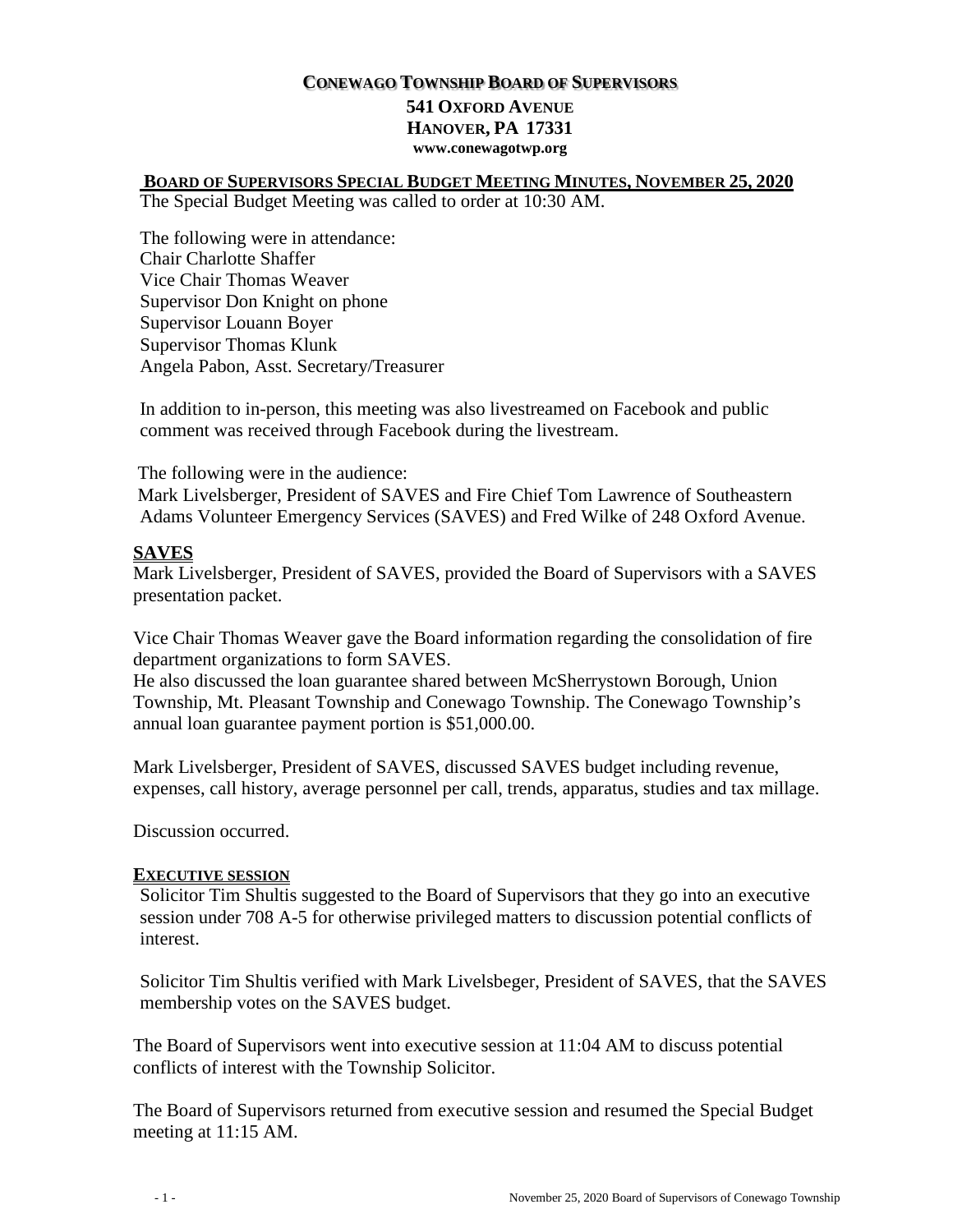Solicitor Tim Shultis advised that due to Vice Chair Thomas Weaver being on the Board at SAVES and Supervisor Louann Boyer being a member of SAVES, they will recuse themselves from voting on line item 411.503 changes concerning funding for SAVES.

Solicitor Tim Shultis also advised that since this line item does not reflect the millage rate approved in the proposed budget, Supervisor Don Knight is able to vote on this line item.

#### **BUDGET DISCUSSIONS**

Bob Miller commented that SAVES budget should have been presented before a preliminary budget was presented. He also commented on SAVES providing the budget for the public to view and making the community aware of their finances and the availability of the budget.

William Popovich commented on the SAVES presentation being available on the Township Website for the public to view.

Terri Shaner also agreed the SAVES presentation should be available for the public to view.

Supervisor Thomas Klunk made a motion to advertise the proposed preliminary 2021 budget as amended to include a 3% wage increase to admin employees and to increase line item 411.503 from \$64,800.00 to \$134,506.20, seconded by Supervisor Don Knight.

Approved Vote 3-0

2 Abstained

Vice Chair Thomas Weaver Abstained due to being a member and officer of SAVES. Supervisor Louann Boyer Abstained due to being a member of SAVES.

Chair Charlotte Shaffer thanked Mark Livelsberger, President of SAVES, and he thanked the Board for their time.

Vice Chair Thomas Weaver made a motion to advertise the proposed 2021 State Fund budget to be open for review to be considered for adoption at the December 21, 2020 Board of Supervisors meeting, seconded by Supervisor Thomas Klunk. Discussion occurred. Approved Vote 5-0

No changes have been made on the Stormwater budget.

Discussion occurred regarding SAVES budget and the Board viewing and providing input on their budget.

Chair Charlotte Shaffer thanked Angela Pabon, Assistant Secretary/Treasurer for applying for the Adams County COVID-19 relief fund. The grant was awarded in full for the amount of \$8,732.73.

Chair Charlotte Shaffer confirmed that with the Governor's new COVID-19 orders, the Board of Supervisors are still okay with continuing to conduct meetings the same way. They agreed they are okay as long as there is no reason to believe the crowd would exceed limitations.

Fred Wilke of 248 Oxford Avenue expressed concerns regarding the health insurance decision made at the November Board of Supervisors meeting. He asked why the members that voted against the health insurance change voted that way.